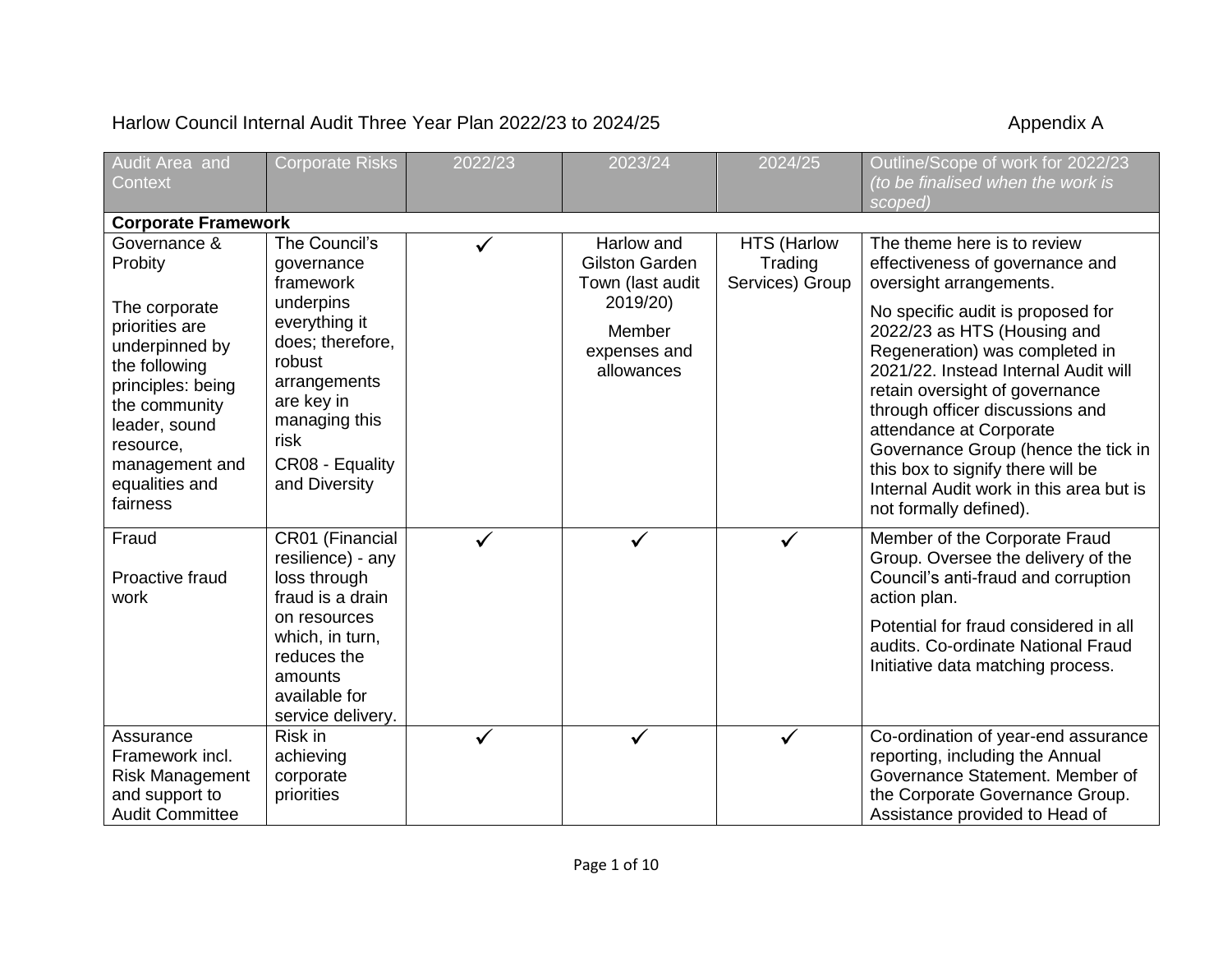| Audit Area and<br><b>Context</b>                                                                                                                                                         | <b>Corporate Risks</b>                                                                                                                               | 2022/23                                                                                                                               | 2023/24                                                                                                                                                              | 2024/25                                                                                                                                 | Outline/Scope of work for 2022/23<br>(to be finalised when the work is<br>scoped)                                                                                                                                                                                                                                                                                                                       |
|------------------------------------------------------------------------------------------------------------------------------------------------------------------------------------------|------------------------------------------------------------------------------------------------------------------------------------------------------|---------------------------------------------------------------------------------------------------------------------------------------|----------------------------------------------------------------------------------------------------------------------------------------------------------------------|-----------------------------------------------------------------------------------------------------------------------------------------|---------------------------------------------------------------------------------------------------------------------------------------------------------------------------------------------------------------------------------------------------------------------------------------------------------------------------------------------------------------------------------------------------------|
|                                                                                                                                                                                          |                                                                                                                                                      |                                                                                                                                       |                                                                                                                                                                      |                                                                                                                                         | Finance and the Insurance and Risk<br>Manager in enhancing and<br>embedding the Council's risk<br>management framework. Support<br>and training to the Audit Committee.                                                                                                                                                                                                                                 |
| Information<br>Management and<br>Governance -<br>Data protection<br>and security. Data<br>sets, owners and<br>protocols.<br>Governance and<br>data sharing.<br>Training and<br>awareness | Breach of data<br>protection and<br>other legislation<br>related risks<br>which could<br>lead to<br>significant fines<br>and reputational<br>damage. | Active support to<br>the officer<br>Information<br>Governance<br>Group (IGG) and<br>the Council's<br>Data Protection<br>Officer (DPO) | <b>HTS General</b><br>Data Protection<br>Regulations<br>compliance (last<br>audit 2019/20)<br>Information<br>Governance<br>Group and<br>support to the<br><b>DPO</b> | Data sharing<br>with third parties<br>(last audit<br>2016/17)<br>Information<br>Governance<br>Group and<br>support to the<br><b>DPO</b> | Continue to assist the Council's Data<br>Protection Officer (DPO) and officer<br>Information Governance Group by<br>providing assurance in targeted<br>areas.                                                                                                                                                                                                                                           |
| Performance<br>Management:<br>Data integrity &<br>quality (collection,<br>collation, analysis<br>and validation).<br>Use of<br>performance<br>targets                                    | Risk of non-<br>achievement of<br>corporate<br>priorities and<br>lack of<br>transparency.                                                            | Corporate<br>Performance<br>Indicators (PIs):<br>underperform-<br>mance                                                               |                                                                                                                                                                      |                                                                                                                                         | The suitability and integrity of<br>Performance Indicators (PIs) is<br>considered within operational audits.<br>The 2022/23 audit will look at in<br>detail at those corporate PIs that<br>regularly underperform to ensure the<br>right PI is being used and is being<br>calculated correctly before<br>understanding the reasons for the<br>underperformance and what is being<br>done to address it. |
| Value for Money<br>(VfM) - Guiding<br>principle of the<br>Council                                                                                                                        | VfM helps the<br>Council<br>manage its<br>corporate risk<br>CR01 financial                                                                           | Analytical review<br>- expenses (not<br>an audit)<br>Service and                                                                      |                                                                                                                                                                      | ✓                                                                                                                                       | Value for money and use of<br>benchmarking is considered in all<br>audits. In 2022/23 Internal Audit will<br>use data analytics to undertake short<br>sharp focussed projects starting with                                                                                                                                                                                                             |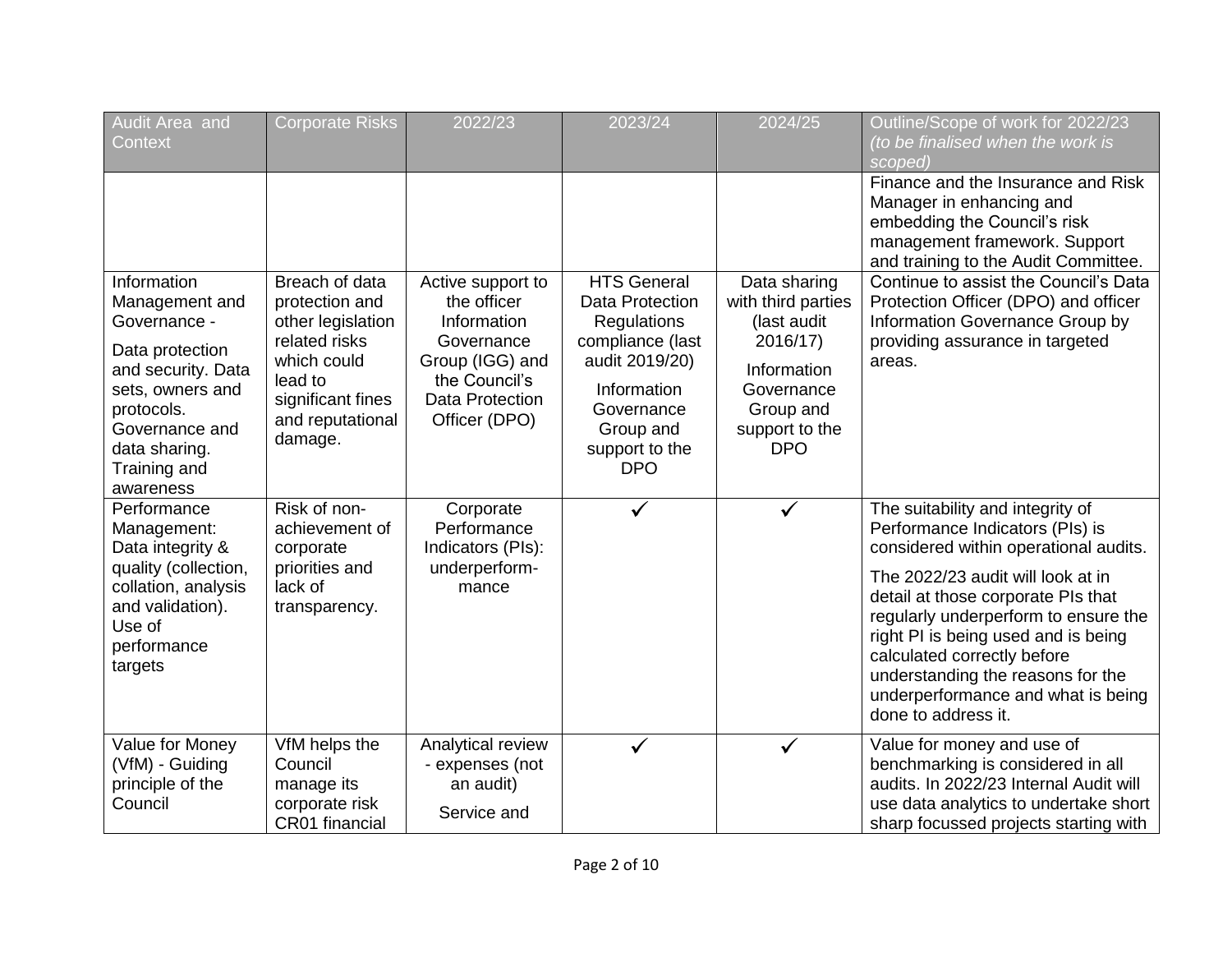| Audit Area and<br>Context                                                                                                       | <b>Corporate Risks</b>                                                                                                                                             | 2022/23                                                                                                        | 2023/24                                                                                                     | 2024/25                                     | Outline/Scope of work for 2022/23<br>(to be finalised when the work is<br>scoped)                                                                                                                                                                                                                                                            |
|---------------------------------------------------------------------------------------------------------------------------------|--------------------------------------------------------------------------------------------------------------------------------------------------------------------|----------------------------------------------------------------------------------------------------------------|-------------------------------------------------------------------------------------------------------------|---------------------------------------------|----------------------------------------------------------------------------------------------------------------------------------------------------------------------------------------------------------------------------------------------------------------------------------------------------------------------------------------------|
|                                                                                                                                 | resilience and<br>the efficient<br>Council                                                                                                                         | business planning<br>(not an audit)                                                                            |                                                                                                             |                                             | expenses as part of the payroll audit<br>to build up expertise in the use of<br>data analytics.                                                                                                                                                                                                                                              |
|                                                                                                                                 | strategic theme<br>in the Corporate<br>Strategy.                                                                                                                   |                                                                                                                |                                                                                                             |                                             | Also, working in conjunction with<br>policy and performance,<br>accountancy and risk services<br>Internal Audit will continue to help<br>the Council develop its approach to<br>service and business planning<br>ensuring this is integrated with<br>budget setting and risk management<br>processes.                                        |
| Joint Working,<br>Shared Services,<br>Outsourcing,<br>subsidiary<br>companies and<br>significant<br>Partnerships                | CR06 - Lack of<br>resources and<br>capacity,<br>Council and key<br>partners.                                                                                       | <b>Harlow Trading</b><br><b>Services</b>                                                                       | <b>Harlow Trading</b><br>Services<br>Gilston and<br><b>Harlow Garden</b><br>Town (last audit<br>2019/20)    | <b>Harlow Trading</b><br><b>Services</b>    | The theme here is to ensure joint<br>arrangements are working in the<br>best interests for the Council with<br>appropriate governance and<br>monitoring arrangements in place.<br>Focus each year will be on HTS<br>through the operational audits<br>detailed throughout the plan being<br>the Council's most significant<br>partnership.   |
| Projects<br>Business case,<br>project<br>methodology,<br>governance<br>arrangements,<br>contract<br>management and<br>viability | Poor project<br>management<br>increases the<br>risk of projects<br>not being<br>delivered on<br>time, to budget<br>or does not<br>meet the needs<br>of the Council | Council<br>housebuilding<br>programme<br>Project and<br>programme<br>governance<br>framework (not an<br>audit) | Town centre<br>projects and use<br>of government<br>funding<br>New housing IT<br>system - progress<br>check | IT projects and<br>role of IT<br>Governance | Time is set aside each year to<br>examine a sample of projects. For<br>2022/23 this is ensuring there is a<br>joined up approach regarding the<br>Council's house building<br>programme. In addition, Internal<br>Audit continues to assist the Council<br>in developing and embedding its<br>project and programme governance<br>framework. |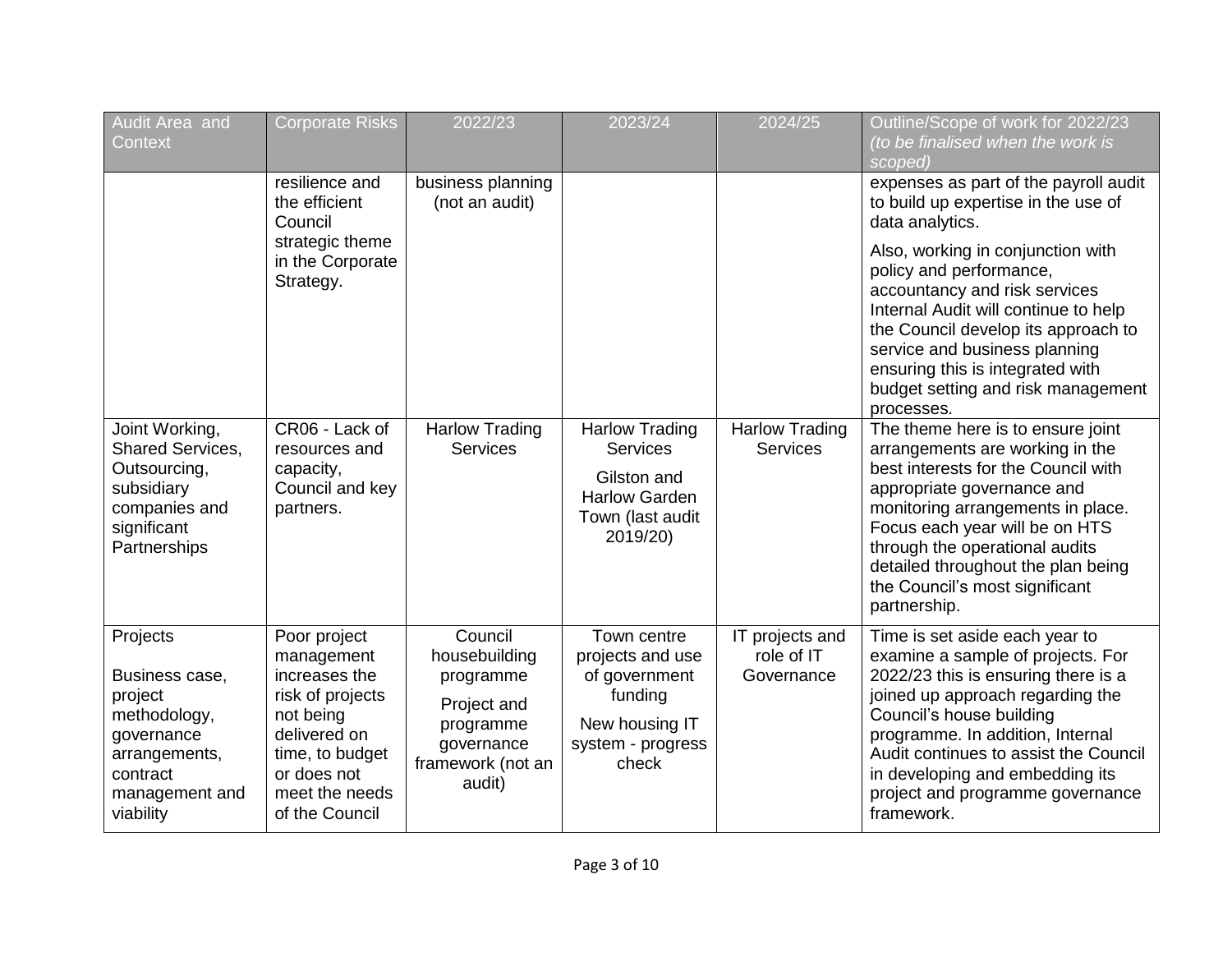| Audit Area and<br><b>Context</b>                                                                                                                                                                                 | Corporate Risks                                                                                                                      | 2022/23                                                                            | 2023/24                                                                                  | 2024/25                                                                                        | Outline/Scope of work for 2022/23<br>(to be finalised when the work is<br>scoped)                                                                                                                                                                                                                                    |
|------------------------------------------------------------------------------------------------------------------------------------------------------------------------------------------------------------------|--------------------------------------------------------------------------------------------------------------------------------------|------------------------------------------------------------------------------------|------------------------------------------------------------------------------------------|------------------------------------------------------------------------------------------------|----------------------------------------------------------------------------------------------------------------------------------------------------------------------------------------------------------------------------------------------------------------------------------------------------------------------|
| Contingency                                                                                                                                                                                                      | Annual<br>provision for<br>responsive<br>work, special<br>investigations<br>and/or<br>key/emerging<br>risk areas                     |                                                                                    |                                                                                          | $\checkmark$                                                                                   | Will also take into account<br>themes/issues coming out of the<br>Annual Governance Statement and<br>completion of audits from the<br>2021/22 audit plan.                                                                                                                                                            |
| <b>Themed/cross cutting audits</b>                                                                                                                                                                               |                                                                                                                                      |                                                                                    |                                                                                          |                                                                                                |                                                                                                                                                                                                                                                                                                                      |
| <b>Income Streams</b><br>Sound resource<br>management is<br>one of the<br>corporate plan<br>principles                                                                                                           | To ensure<br>financial<br>resilience the<br>Council needs<br>to protect and<br>maximise its<br>income streams<br>(CR01)              | See cash and<br>banking under<br><b>Key Financial</b><br>Control audits            | See Council Tax<br>and Business<br>Rates under Key<br><b>Financial Control</b><br>audits | Parking (last<br>audit 15/16)<br>See Housing<br>Rents under Key<br>Financial<br>Control audits | Rolling programme of key financial<br>control audits to ensure income to<br>the Council is adequately protected.                                                                                                                                                                                                     |
| Procurement<br>Themed audits<br>could include-<br>compliance, VfM,<br>fraud, goods and<br>services. End to<br>end processes<br>(need, selection,<br>appointment,<br>contract<br>management &<br>exit strategies) | <b>Risks include</b><br>non-compliance<br>with legislation,<br>fraud, not<br>achieving value<br>for money, poor<br>service delivery. | Adherence to the<br>Council's<br>procurement<br>strategy (not a<br>specific audit) | Contract<br>management and<br>monitoring                                                 | Compliance with<br>Contract<br><b>Standing Orders</b>                                          | Not a specific audit in itself, instead<br>in 2022/23 Internal Audit will ensure<br>in relevant audits that officers are<br>adhering to the Council's<br>procurement strategy (which was<br>approved by Cabinet in July 2020)<br>including linkages to the Modern<br>Slavery Act and the Council's<br>climate agenda |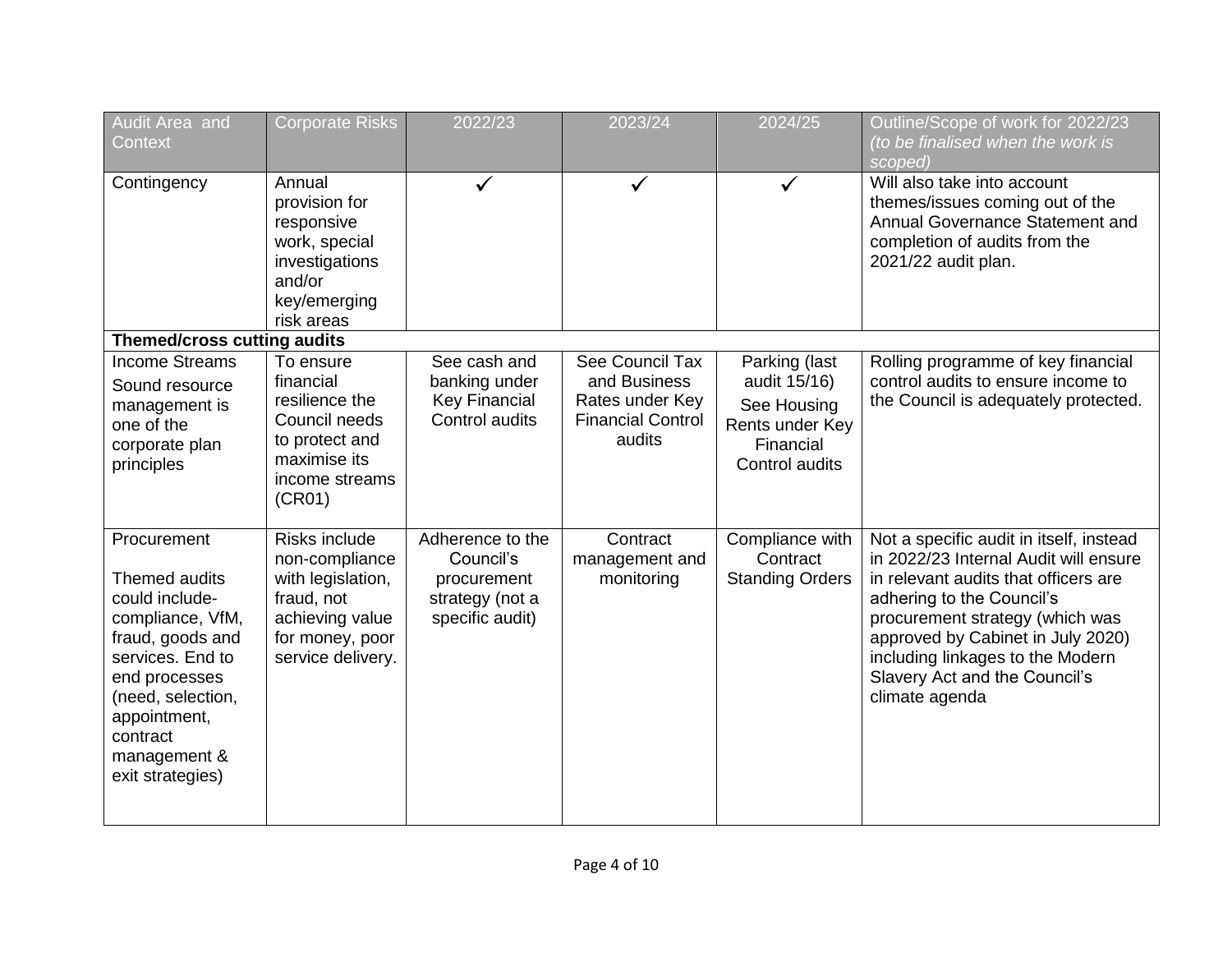| Audit Area and<br>Context                                                                                                                                                                               | <b>Corporate Risks</b>                                                                                                                                            | 2022/23                                                                                                            | 2023/24                                                                                                                         | 2024/25                                                                                       | Outline/Scope of work for 2022/23<br>(to be finalised when the work is<br>scoped)                                                                                                                                                                                                                                                         |
|---------------------------------------------------------------------------------------------------------------------------------------------------------------------------------------------------------|-------------------------------------------------------------------------------------------------------------------------------------------------------------------|--------------------------------------------------------------------------------------------------------------------|---------------------------------------------------------------------------------------------------------------------------------|-----------------------------------------------------------------------------------------------|-------------------------------------------------------------------------------------------------------------------------------------------------------------------------------------------------------------------------------------------------------------------------------------------------------------------------------------------|
| Health & Safety                                                                                                                                                                                         | Risk of<br>compromising<br>the health and<br>safety of<br>individuals and<br>non-compliance<br>with H&S<br>legislation<br>leading to fines<br>or<br>imprisonment. | Covered in the<br>audit of Pets'<br>Corner                                                                         | Staff H&S for<br>those located in<br>buildings away<br>from the Civic<br>Centre or working<br>outside of core<br>business hours | H&S framework<br>(last audit<br>2019/20)                                                      | As well as keeping a watching brief<br>of H&S, Internal Audit will provide<br>assurances on how H&S is managed<br>as part of the Pets' Corner audits,<br>being a more high risk area than the<br>Council's offices and not previously<br>audited.                                                                                         |
| <b>Business</b><br>Continuity<br>Planning (BCP)<br>and climate<br>emergency<br>response                                                                                                                 | <b>CR11 Business</b><br>resilience                                                                                                                                | Climate change<br>strategy and<br>action plan                                                                      | Emergency<br>Planning                                                                                                           | <b>Business</b><br>Continuity (BC)<br>planning (last<br>audit 2019/20                         | In 2022/23 Internal Audit will<br>ascertain the Council's progress<br>against its climate change strategy<br>ensuring there are robust<br>governance and reporting<br>arrangements in place to support it                                                                                                                                 |
| <b>Key Financial</b><br>Controls (KFC)<br>Four-year rolling<br>programme of full<br>system and key<br>control audits<br>(unless significant<br>change in<br>process/system or<br>poor audit<br>outcome) | CR01 (Financial<br>resilience)                                                                                                                                    | Payroll (last audit<br>2016/17)<br>Treasury<br>Management (last<br>audit 2015/16)<br>Cash and banking<br>(2016/17) | Council Tax and<br><b>Business Rates</b><br>(last audit<br>2016/17)<br>Debtors (last<br>audit 2016/17)                          | Housing rents<br>(last audit<br>2018/19)<br><b>General Ledger</b><br>(last audit<br>2017/18). | Rolling programme of key financial<br>control (KFC) audits, therefore,<br>some audits do not feature in this 3<br>year plan being housing benefits,<br>creditor and fixed assets as these<br>have been audited more recently.<br>Cash and banking is included in the<br>Pets' Corner audit (see later on) and<br>is not a discrete audit. |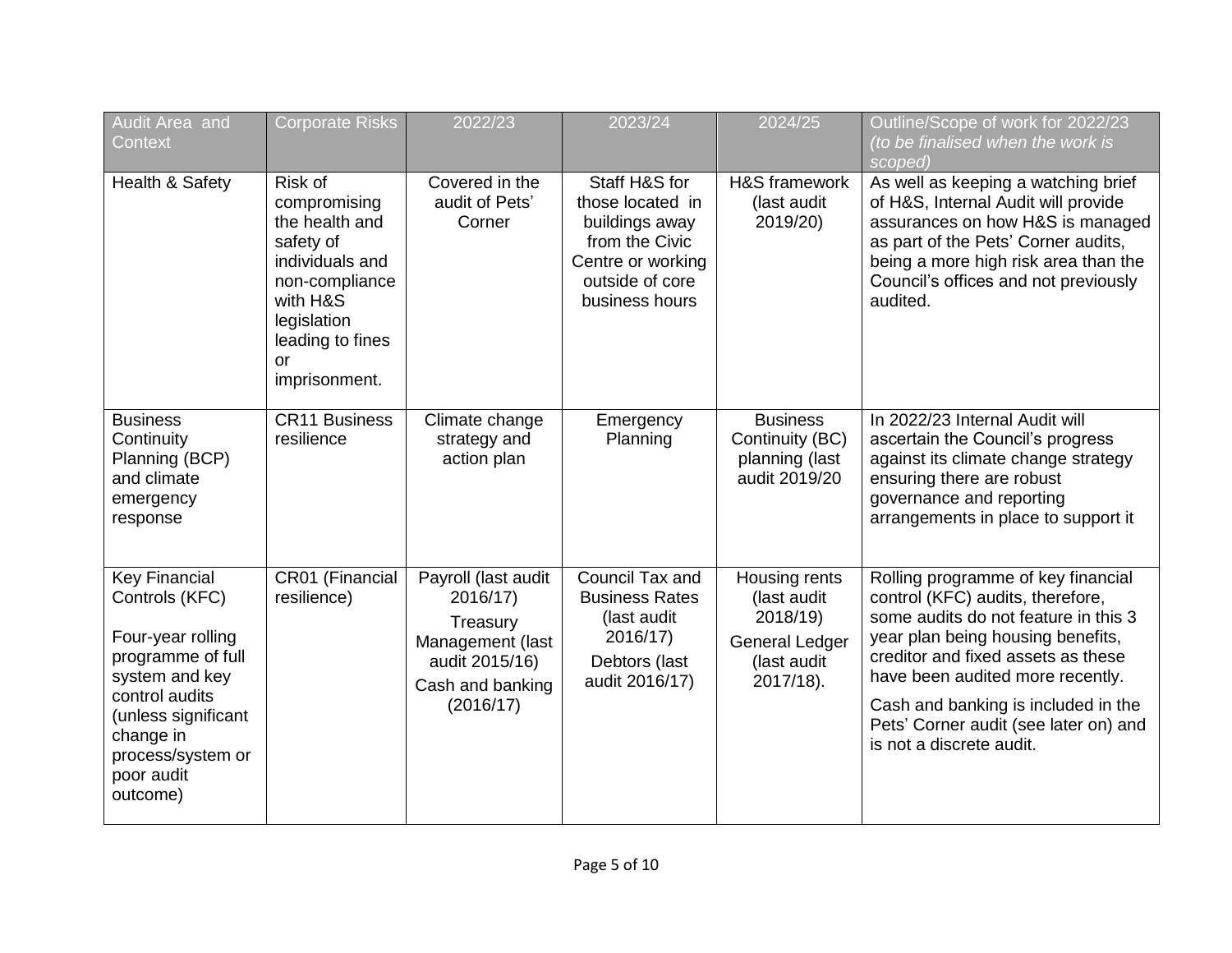| Audit Area and<br>Context                                                                                                                                                                                                                              | <b>Corporate Risks</b>                                                                                                                                                                                              | 2022/23                                         | 2023/24                                                                                                                                                                      | 2024/25                                                                        | Outline/Scope of work for 2022/23<br>(to be finalised when the work is<br>scoped)                                                                                                                                                                               |
|--------------------------------------------------------------------------------------------------------------------------------------------------------------------------------------------------------------------------------------------------------|---------------------------------------------------------------------------------------------------------------------------------------------------------------------------------------------------------------------|-------------------------------------------------|------------------------------------------------------------------------------------------------------------------------------------------------------------------------------|--------------------------------------------------------------------------------|-----------------------------------------------------------------------------------------------------------------------------------------------------------------------------------------------------------------------------------------------------------------|
| <b>IT Audits:</b><br>IT Governance, IT<br>Regulation,<br>Security/Privacy,<br><b>Business Systems,</b><br>DRP/BCP,<br>Network,<br>Emerging<br>Technologies e.g.<br>mobile devices,<br>IT Applications and<br>Projects                                  | Risks around<br>data and asset<br>security and<br>loss of service.<br>Opportunity for<br>IT to be an<br>enabler for<br>delivering the<br>Council's<br>priorities. Links<br>to CR11<br><b>Business</b><br>resilience | <b>IT Strategy (last</b><br>audit 2014/15)      | Deep dive into a<br>specific IT system<br>e.g. Technology<br>Forge or IDOX to<br>ensure it is fit for<br>purpose<br><b>IT Disaster</b><br>Recovery (last<br>audited 2020/21) | Cyber security<br>(last audit<br>2021/22)<br>IT assets (last<br>audit 2018/19) | A specialist IT Auditor will be brought<br>in for more technical audits. In<br>2022/23 Internal Audit will assess<br>how future proof the Council's IT<br>strategy is, and adequacy of the<br>supporting action plan and its<br>linkage with budgets and assets |
| Operational/service audits - Audits post 2022/23 may change depending on the Council's risk profile                                                                                                                                                    |                                                                                                                                                                                                                     |                                                 |                                                                                                                                                                              |                                                                                |                                                                                                                                                                                                                                                                 |
| Housing<br>Operations<br>(People): Housing<br>Needs and<br>Options,<br>Supported<br>Housing, Housing<br>projects, Leah<br>Manning Centre,<br>housing assets<br>and business<br>systems, tenancy<br>conditions, tenant<br>and leaseholder<br>engagement | CR04 - Lack of<br>adequate<br>Council housing                                                                                                                                                                       | Service Charge<br>Major Works<br>repayment      | Leaseholders and<br>S20 works (last<br>audit 2018/19)                                                                                                                        | Leah Manning<br>Centre<br>Allocations (last<br>audit 2014/15)                  | In 2022/23 Internal Audit will assess<br>the arrangements in place for<br>leaseholders to pay for major works<br>to ensure it is working for both<br>parties. This will help inform the<br>planned 2023/24 leaseholder audit                                    |
| Housing and<br>Property: Housing<br>asset management                                                                                                                                                                                                   | CR03 - Lack of<br>suitable<br>housing                                                                                                                                                                               | Planned<br>maintenance and<br>major works (last | Housing property<br>repairs and<br>maintenance (last                                                                                                                         | Asset<br>Management                                                            | The 2022/23 audit on planned<br>maintenance and major works will<br>include work being undertaken by                                                                                                                                                            |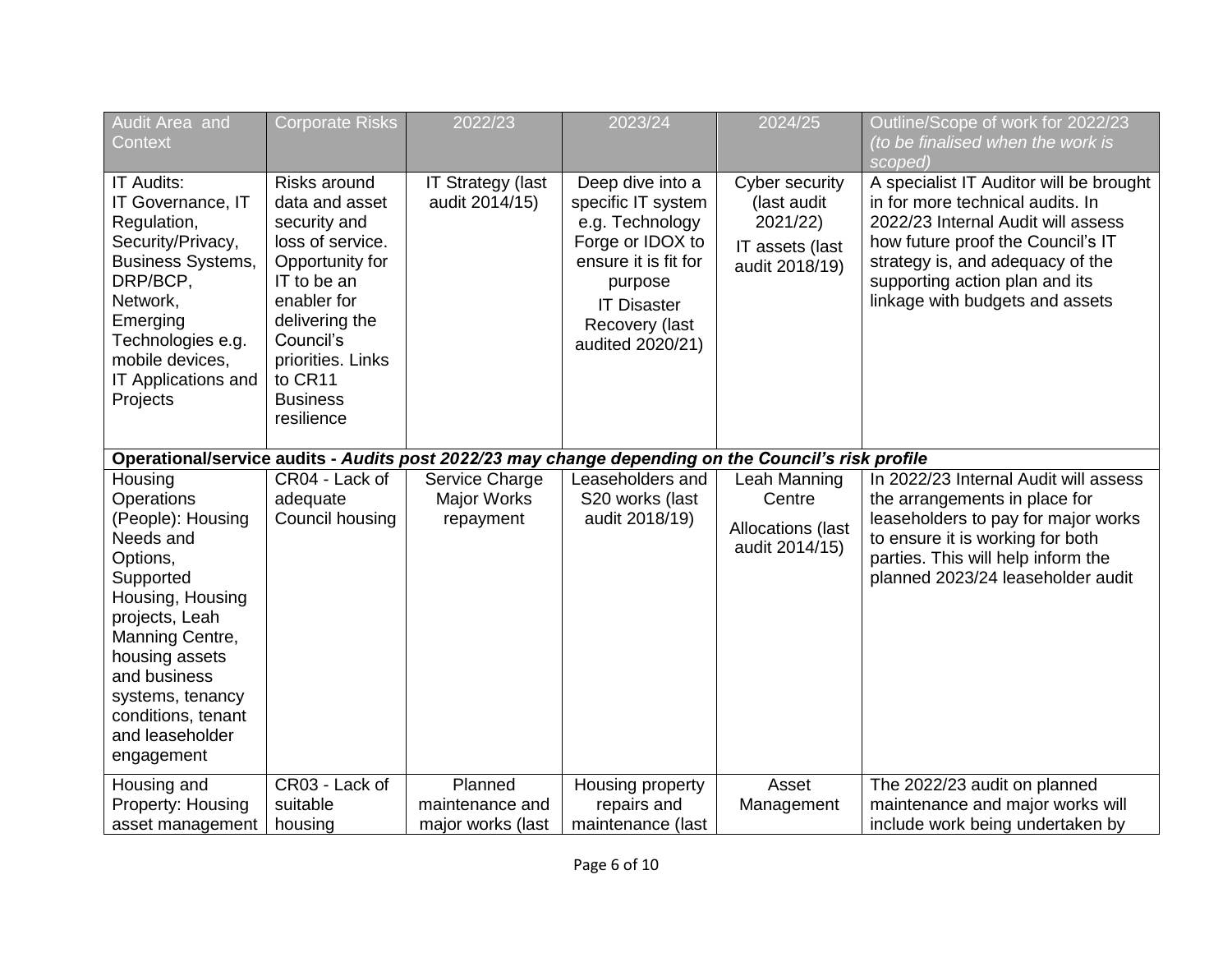| Audit Area and                                                                                                                                                                                    | <b>Corporate Risks</b>                                                                                                                                                           | 2022/23                                                                                                                                                                          | 2023/24                                                                              | 2024/25                                                                                                                              | Outline/Scope of work for 2022/23                                                                                                                                                                                                                                                                                                                                                                                                                                                                                                                                                  |
|---------------------------------------------------------------------------------------------------------------------------------------------------------------------------------------------------|----------------------------------------------------------------------------------------------------------------------------------------------------------------------------------|----------------------------------------------------------------------------------------------------------------------------------------------------------------------------------|--------------------------------------------------------------------------------------|--------------------------------------------------------------------------------------------------------------------------------------|------------------------------------------------------------------------------------------------------------------------------------------------------------------------------------------------------------------------------------------------------------------------------------------------------------------------------------------------------------------------------------------------------------------------------------------------------------------------------------------------------------------------------------------------------------------------------------|
| Context                                                                                                                                                                                           |                                                                                                                                                                                  |                                                                                                                                                                                  |                                                                                      |                                                                                                                                      | (to be finalised when the work is<br>scoped)                                                                                                                                                                                                                                                                                                                                                                                                                                                                                                                                       |
| and facilities,<br>surveying and<br>technical services,<br>estates<br>management, non<br>housing asset,<br>property and<br>facilities, office<br>facilities, home<br>ownership                    | numbers and<br>mix of housing<br>CR04 - Lack of<br>adequate<br>Council housing<br>CR09 -<br>Provision of<br>repairs,<br>maintenance,<br>landscape and<br>Streetscene<br>services | audit 2016/17)                                                                                                                                                                   | audit 2018/19)<br><b>Commercial rents</b><br>(last audit<br>2019/20)                 | Strategy delivery<br>Voids<br>management<br>(last audit<br>2013/14)                                                                  | HTS and their use of business cases                                                                                                                                                                                                                                                                                                                                                                                                                                                                                                                                                |
| Environment:<br>Environmental<br>Health, licencing,<br><b>Street Scene and</b><br>trees, health and<br>safety,<br>environmental<br>management<br>including carbon<br>management and<br><b>GIS</b> | CR06 - Lack of<br>Resources and<br>Capacity,<br>Council and key<br>partners<br>CR09 -<br>Provision of<br>repairs,<br>maintenance,<br>landscape and<br>Streetscene<br>services    | Houses of<br><b>Multiple</b><br>Occupancy<br>(HMOs)<br>Carbon<br>management will<br>be considered<br>under the climate<br>change strategy<br>and action plan<br>detailed earlier | Tree maintenance<br>strategy and<br>action plan<br>Licencing (last<br>audit 2016/17) | H&S framework<br>(last audit)<br>$2019/20$ ) –<br>same audit as<br>detailed above<br>under H&S<br>Waste<br>management<br>(recycling) | The 2022/23 HMO audit will take<br>place in Q1 to link with the Council's<br>review of the effectiveness of its<br>HMO policy as set out in its Local<br>Plan. The Local Plan, which was<br>adopted in December 2020, requires<br>this review two years after its<br>adoption.<br>The 2022/23 tree maintenance<br>strategy audit will follow up the<br>2020/21 limited assurance parks and<br>landscapes audit to ensure there is a<br>joined up approach both across the<br>Council and with HTS. However,<br>Internal Audit will continue to monitor<br>progress during 2022/23. |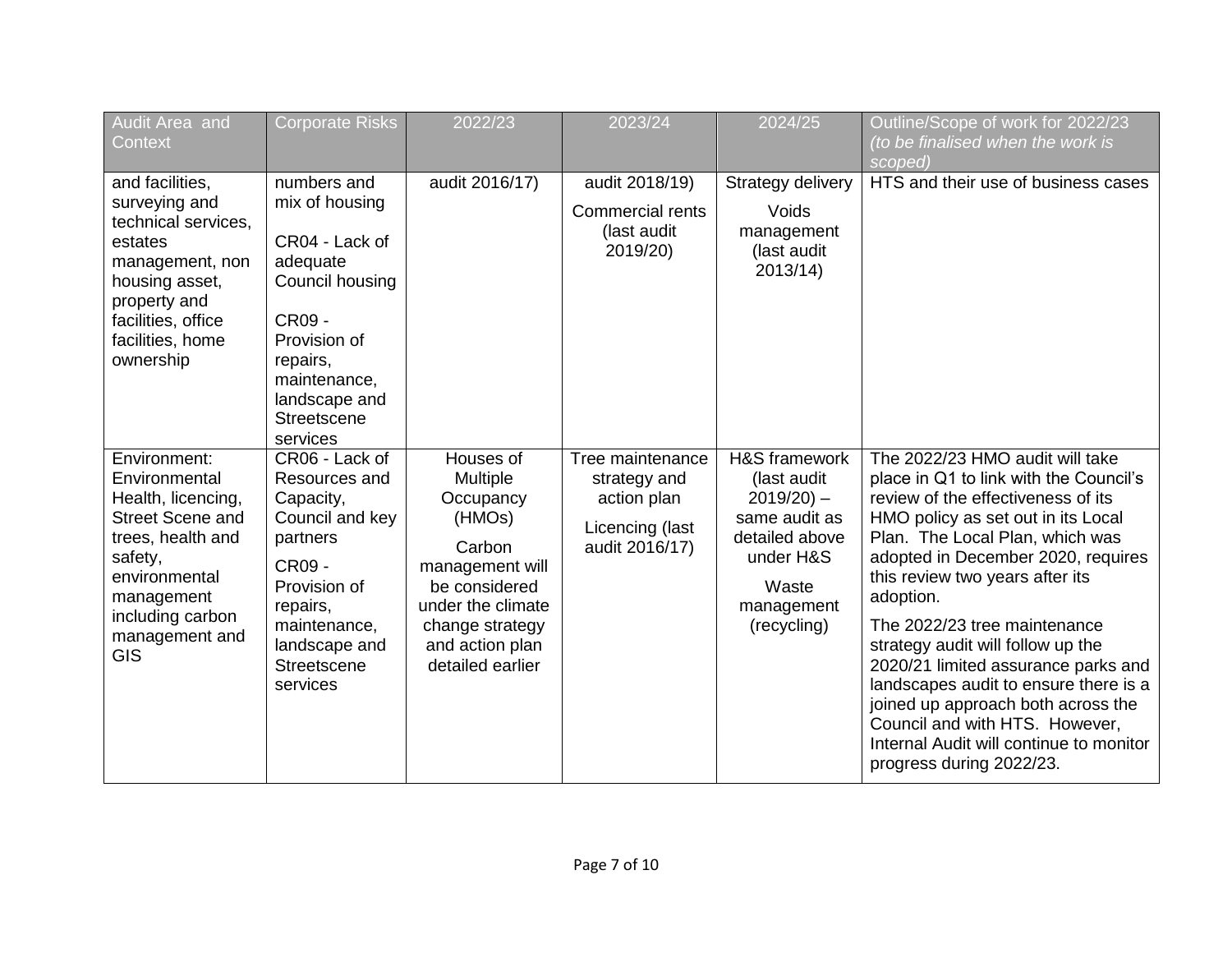| Audit Area and<br>Context                                                                                                                                                                                                                                                                                                                                 | <b>Corporate Risks</b>                                                                                                                              | 2022/23                                                        | 2023/24                                                                                                                                           | 2024/25                                                                                                                                                    | Outline/Scope of work for 2022/23<br>(to be finalised when the work is<br>scoped)                                                                                                                                                                                                                                                                           |
|-----------------------------------------------------------------------------------------------------------------------------------------------------------------------------------------------------------------------------------------------------------------------------------------------------------------------------------------------------------|-----------------------------------------------------------------------------------------------------------------------------------------------------|----------------------------------------------------------------|---------------------------------------------------------------------------------------------------------------------------------------------------|------------------------------------------------------------------------------------------------------------------------------------------------------------|-------------------------------------------------------------------------------------------------------------------------------------------------------------------------------------------------------------------------------------------------------------------------------------------------------------------------------------------------------------|
| Community<br>resilience: Safer<br>Harlow<br>Partnership/<br>Community Safety,<br>health and<br>wellbeing, youth<br>and citizenship,<br>safeguarding,<br>Pets' Corner,<br>Sam's Place,<br>Harlow Museum,<br>Harlow Playhouse,<br>arts, culture and<br>tourism, economic<br>growth and<br>development (incl<br>visitor economy),<br>community<br>engagement | CR05 - Inability<br>to fulfil<br>Community<br>Wellbeing role<br>CR07 - Ability<br>to support<br>children and<br>family<br>aspirations               | Pets' Corner                                                   | Playhouse (last<br>audit 2019/20)<br>Community safety<br>including Safer<br>Harlow<br>Partnership<br>Events<br>Management (last<br>audit 2017/18) | Health and<br>Wellbeing<br>including role of<br>the Health and<br><b>Wellbeing Board</b><br><b>Harlow Museum</b><br>Sam's Place<br>(last audit<br>2017/18) | The 2022/23 Pets' Corner audit will<br>be a non-technical audit of the site to<br>ensure adherence to a range of<br>Council policies and procedures<br>including health and safety, security,<br>procurement practices, cash<br>handling, use of volunteers and<br>safeguarding. A similar approach will<br>be taken for the Playhouse audit in<br>2023/24. |
| Regeneration:<br>Regeneration<br>projects, Council<br>housing delivery                                                                                                                                                                                                                                                                                    | CR02 - The<br><b>Harlow Offer</b><br>CR04 - Lack of<br>adequate<br>Council housing<br>CR10 - Inability<br>to fulfil<br>Community<br>Leadership role | Council house<br>building<br>programme (last<br>audit 2017/18) | Town centre<br>projects                                                                                                                           | $\checkmark$                                                                                                                                               | The audit of the Council house<br>building programme in 2022/23 and<br>town centre projects in 2023/24 are<br>the same audits as identified in the<br>earlier project management section                                                                                                                                                                    |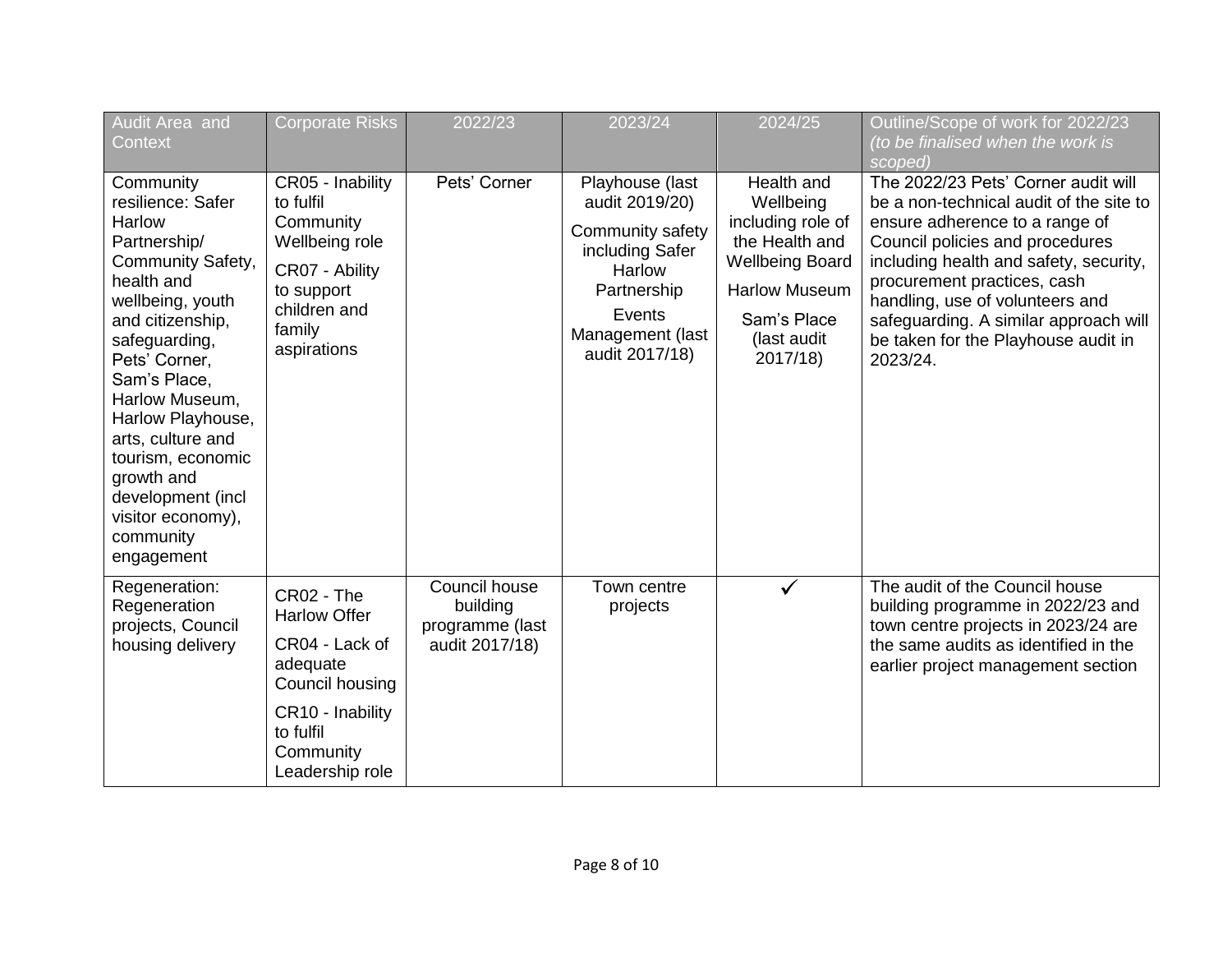| Audit Area and<br>Context                                                                                                                                                                                   | <b>Corporate Risks</b>                                                                                                                                                                                       | 2022/23                                                             | 2023/24                                                                             | 2024/25                                                                                | Outline/Scope of work for 2022/23<br>(to be finalised when the work is<br>scoped)                                                                                                                                                                     |
|-------------------------------------------------------------------------------------------------------------------------------------------------------------------------------------------------------------|--------------------------------------------------------------------------------------------------------------------------------------------------------------------------------------------------------------|---------------------------------------------------------------------|-------------------------------------------------------------------------------------|----------------------------------------------------------------------------------------|-------------------------------------------------------------------------------------------------------------------------------------------------------------------------------------------------------------------------------------------------------|
| Planning and<br><b>Building Control:</b><br>Planning policy,<br>development<br>management,<br>building control                                                                                              | CR02 - The<br><b>Harlow Offer</b>                                                                                                                                                                            | Planning policy -<br>see HMO audit<br>under<br>Environment<br>above | <b>Building control</b>                                                             | Development<br>$m$ anagement $-$<br>quality of<br>services<br>provided to<br>residents | The 2023/24 building control audit is<br>as a result of the Council joining the<br>Hertfordshire Building Control<br>partnership subject to Council<br>approval                                                                                       |
| Corporate<br>Services:<br>Communications<br>and<br>media/website,<br>performance<br>management,<br>project support,<br>complaints/FOIs,<br>Customer<br>Services, print unit,<br>ICT, business<br>continuity | Risk of<br>corporate<br>priorities not<br>being met<br>should these<br>service areas<br>fail to deliver.<br>And fits in with<br>the efficient<br>Council<br>strategic theme<br>in the Corporate<br>Strategy. | Covered<br>elsewhere in the<br>plan                                 | Complaints (last<br>audit 2018/19)                                                  | Freedom of<br>Information and<br><b>Subject Access</b><br>requests                     | The 2023/24 complaints audit will<br>ensure the two stage complaints<br>process introduced January 2022 is<br>working as intended for both the<br>Council and complainants, and<br>lessons learnt are identified and<br>acted upon                    |
| Governance, HR<br>and Legal:<br>Corporate and<br>Governance<br>Support, Electoral<br>services, HR,<br>Legal Services,<br><b>Local Land</b><br>Charges                                                       | Risk of<br>corporate<br>priorities not<br>being met<br>should these<br>service areas<br>fail to deliver.<br>And fits in with<br>the efficient<br>Council<br>strategic theme<br>in the Corporate<br>Strategy. | See payroll audit<br>under Key<br><b>Financial Controls</b>         | HR - Staff<br>performance<br>management<br>(including<br>appraisal<br>arrangements) | Staff absence<br>(last audit<br>2017/18)                                               | As well as the payroll audit in<br>2022/23, Internal Audit will continue<br>to monitor progress of the iTrent<br>system implementation as new<br>modules are introduced such as<br>expenses, time sheets, absence<br>monitoring and training records. |